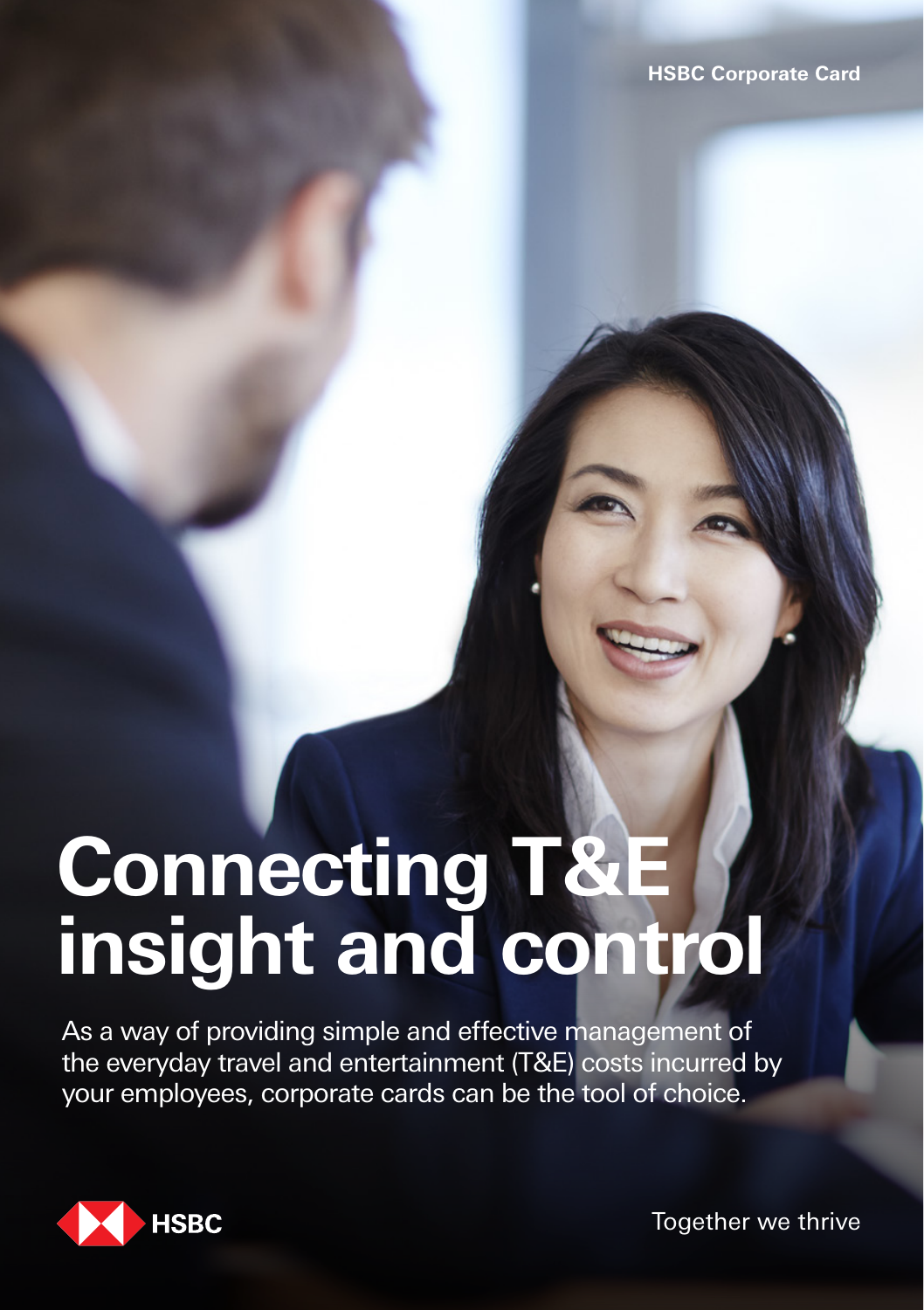

**Corporate Cards can offer a level of control and insight that goes far beyond mere convenience, unlocking potential benefits for your organisation.**

From the outset, we keep the relationship simple and direct because we do not work with partner banks to deliver our card programs. We make the connections between your card users, your suppliers, and your internal process systems seamless. Your employees receive their cards a few working days after request, your suppliers can be assured of secure payments, and each expense is fed into your preferred Enterprise Resource Planning (ERP) system or Expense Management System (EMS). This means you achieve greater visibility into spending patterns of cardholders and can make improvements in your cash flow and working capital position.

# **Essential insight**

As a package, you have access to our MiVision online reporting system to manage your card program. We also have the capability to integrate card spend data directly into your third party applications. Our standard delivery channels will ensure compatibility with your ERP/EMS systems.

#### **The advantages include**:

- $\triangle$  Summary level transaction reporting to consolidate information across all business locations
- $\blacklozenge$  Deeper enterprise-wide visibility and spend insight so you can closely monitor policy compliance
- ◆ Detailed account and transaction data via online expense management and reporting platform (MiVision)
- $\triangle$  Timely, accurate views of spending and outgoing payments by country and supplier
- $\triangle$  The ability to run instant, standard or custom transaction reports using more than 200 data elements
- $\triangle$  Reports to see which cardholders have not paid on time or those close to spending limits.

We also offer you a wide range of billing dates to better match your processes, and with up to seven years' worth of transactional data for historical supplier and card account analyses, your understanding of T&E is empowered.

# **Control and security**

There has to be a degree of employee trust with any card program. While our program facilitates individual employee control over their own expenses, we also provide you with industry standard fraud detection software across the board. We also offer liability waiver covering you against deliberate misuse by cardholders.

And in addition to facilitating access to statements and bespoke management reports, our MiVision online portal also offers access to deeper controls for administrators to:



Monitor spend and travel policy compliance.



Review card limits at cardholder level.



Build custom reporting widgets on their homepage to show updated reports on each login.



Manage card programs in real time, including temporary and permanent limit changes, card and PIN replacements, temporary cancellations and more.



Apply for cards online – individual or bulk.

## **Additional Flexibility**

### **The flexibility with our Corporate Card program enables your business to:**

- $\triangle$  Choose when to receive monthly statements and nominate a payment day
- $\triangle$  Choose how to contact us with 24/7 customer service available, our MiVision online reporting portal, or through your dedicated Account Manager.